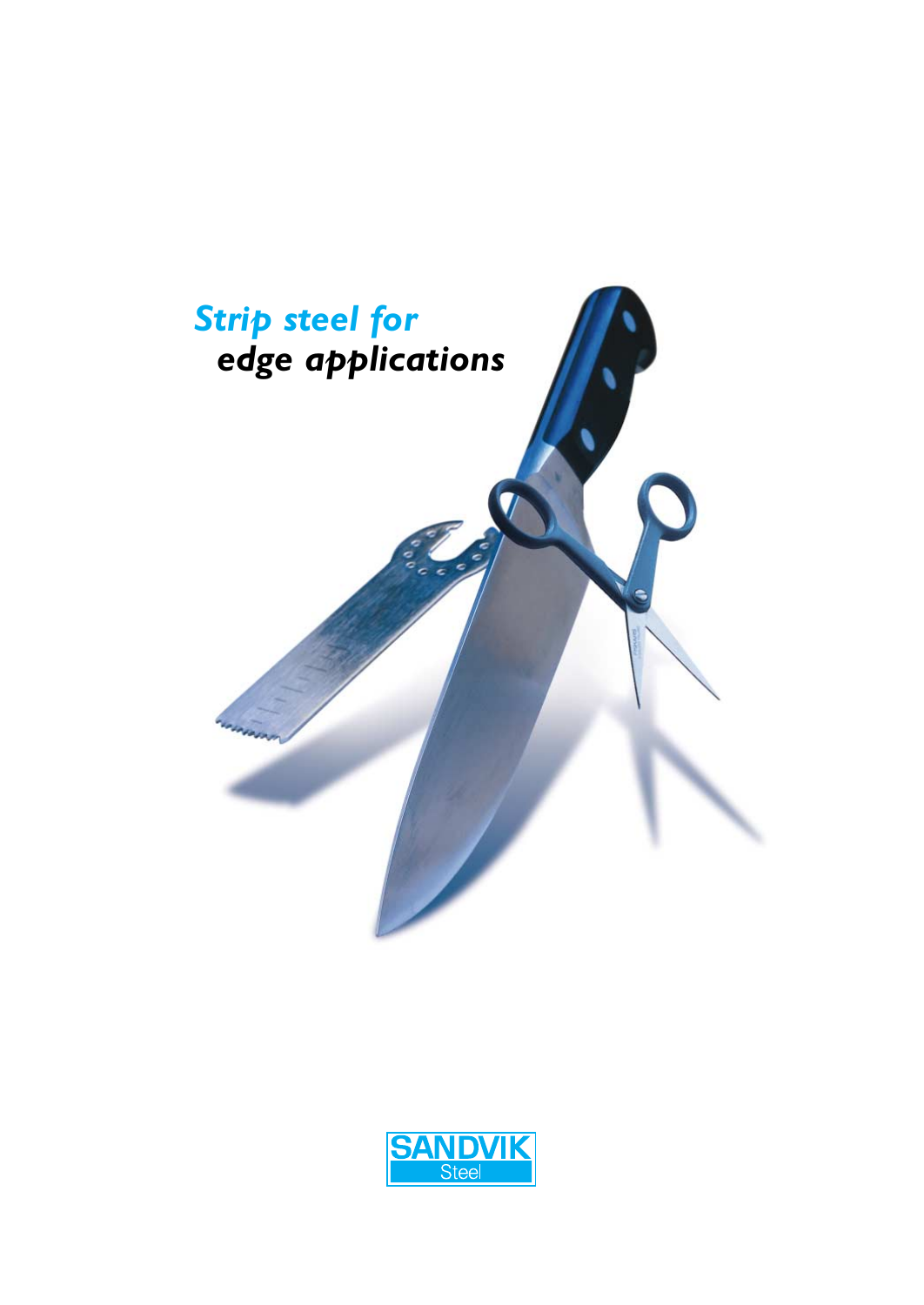

## *Always looking for the optimum solution*

*For many of our customers, edge applications are a major business. We have one interest in common: to manufacture quality products as efficiently and as economically as possible. We hope this brochure will be useful to you.*

- Below are some of the considerations when choosing a steel grade:
- application area of the product
- chemical composition of the material
- cold-rolled or hardened and tempered condition
- demands on hardness, toughness, corrosion and wear resistance
- requirements for size, surface finish and tolerances



- after-treatment, e.g. heat treatment, grinding or further processing
- particular customer needs

Sandvik has been manufacturing special steels for more than a century and we have extensive experience of how various steel grades behave under the most demanding conditions. Our research and development facilities are among the largest and most advanced in the world. Above all, we pride ourselves on being able to produce our steels in fully integrated steel mills, from the steel melt to the finished product.Where special steel properties are called for, we can tailor our strip products to meet customerspecific demands.



This has enabled us to build our experience in the field and explains why we believe we can offer you the optimum product solution.



*Sandvik steels meet the tough requirements called for in medical instruments.*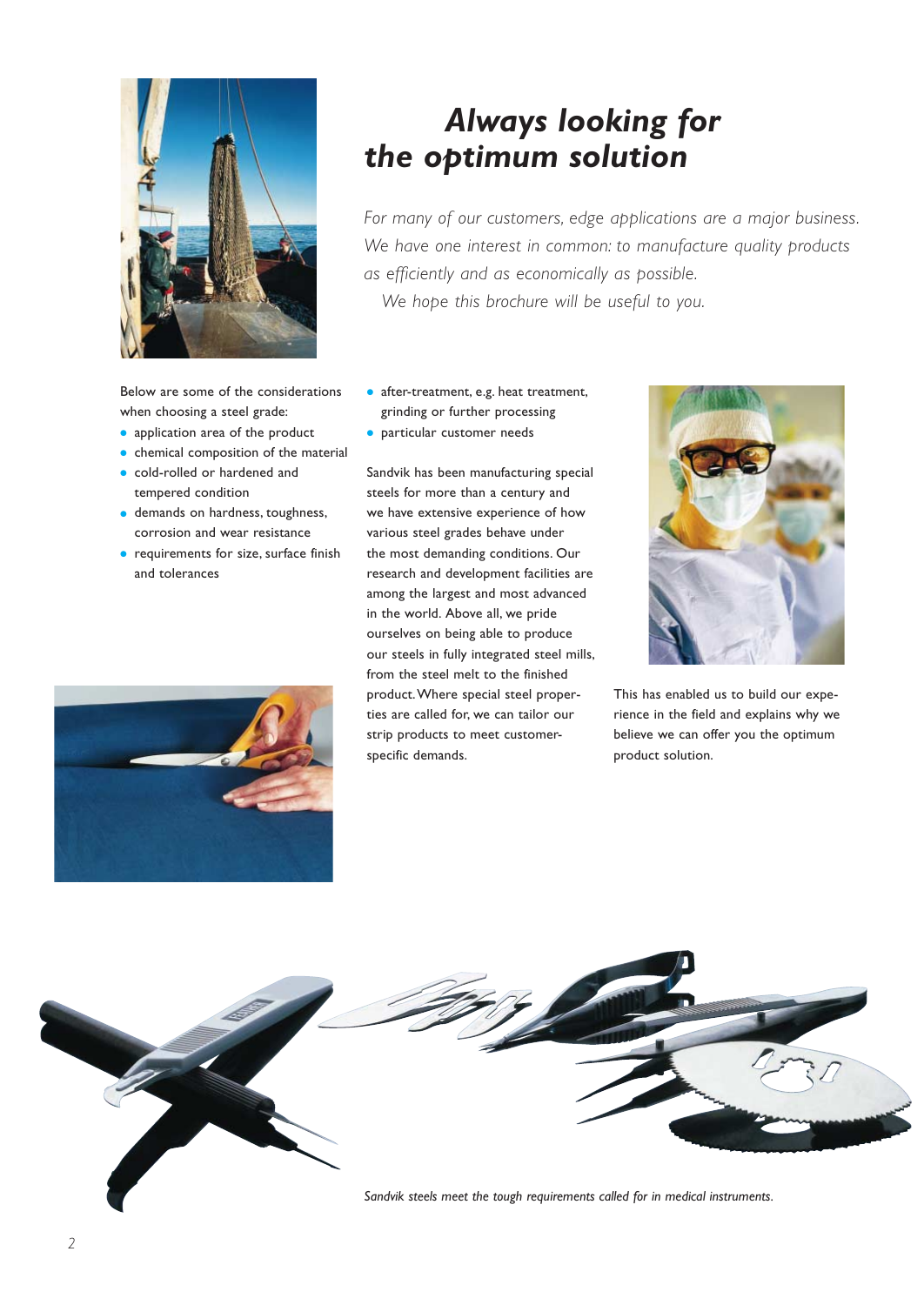*Properties after heat treatment.*



# *The right steel grade for the right application*

*Sandvik has concentrated on six of its stainless chromium steel grades to meet the needs of many different edge applications. Listed below are their main properties after heat treatment with examples of applications. More technical details about these various steel grades are available on separate data sheets.*

### 6C27

PROPERTIES: *a common grade with good corrosion resistance and low hardness, mainly used for applications where the need for wear resistance is low.* APPLICATIONS: *cold-rolled strip steel for utility knives such as slicers, potato peelers, butter knives and for complicated forms intended for subsequent piece hardening.*

#### 7C27Mo2

PROPERTIES: *generally the same properties as in 6C27, but with improved corrosion resistance.*

APPLICATIONS: *cold-rolled strip steel for the same type of utility knives as 6C27; hardened and tempered strip steel for industrial knives, medical instruments and saws.*

#### 12C27Mod

PROPERTIES: *a grade with good wear resistance and corrosion resistance, well suited to the manufacture of kitchen tools.* APPLICATIONS: *cold-rolled strip steel used for carving knives, bread knives, butchers' knives, mixer blades, scissors and pruning shears; hardened and tempered strip steel for industrial knives.*

#### 12C27

PROPERTIES: *a grade with high hardness and good wear resistance.* APPLICATIONS: *cold-rolled strip steel for products such as hunting and fishing knives, pocket knives, skate blades and ice drills; hardened and tempered strip steel for industrial knives and skates.*

#### 13C26

PROPERTIES: *generally the same properties as in 12C27, but with slightly higher hardness but less corrosion resistance.* APPLICATIONS: *cold-rolled strip steel used for the manufacture of razor blades, surgical knives and meat knives.*

#### 19C27

PROPERTIES: *a grade with very high hardness and wear resistance.* APPLICATIONS: *cold-rolled strip steel used for the production of industrial knives for cutting synthetic fibre, paper, plastic film, fabrics and carpets.*

#### *Chemical composition*

The chemical composition of a steel grade decides many of the parameters, which are important for further processing of the steel into the finished product.The table shows the composition of the Sandvik steel grades for edge applications. Listed below are a few guidelines to selecting a steel grade:

- for good corrosion resistance, choose a grade with low carbon content
- for high hardness, choose a grade with medium to high carbon content
- for good wear resistance, choose a grade with high carbon content
- very good corrosion resistance can not be combined with very high hardness
- the heat-treatment process is vitally important in achieving the correct properties
- the level of hardness can have an affect on toughness

| SANDVIK GRADE CHEMICAL COMPOSITION, % | C    | Cr   | Mo               |
|---------------------------------------|------|------|------------------|
| 6C <sub>27</sub>                      | 0.32 | 13.7 |                  |
| 7C27Mo2                               | 0.38 | 13.5 | $\overline{1.0}$ |
| 12C27Mod                              | 0.52 | 14.5 |                  |
| <b>12C27</b>                          | 0.60 | 13.5 |                  |
| <b>I3C26</b>                          | 0.68 | 13.0 |                  |
| 19C <sub>27</sub>                     | 0.95 | 13.5 |                  |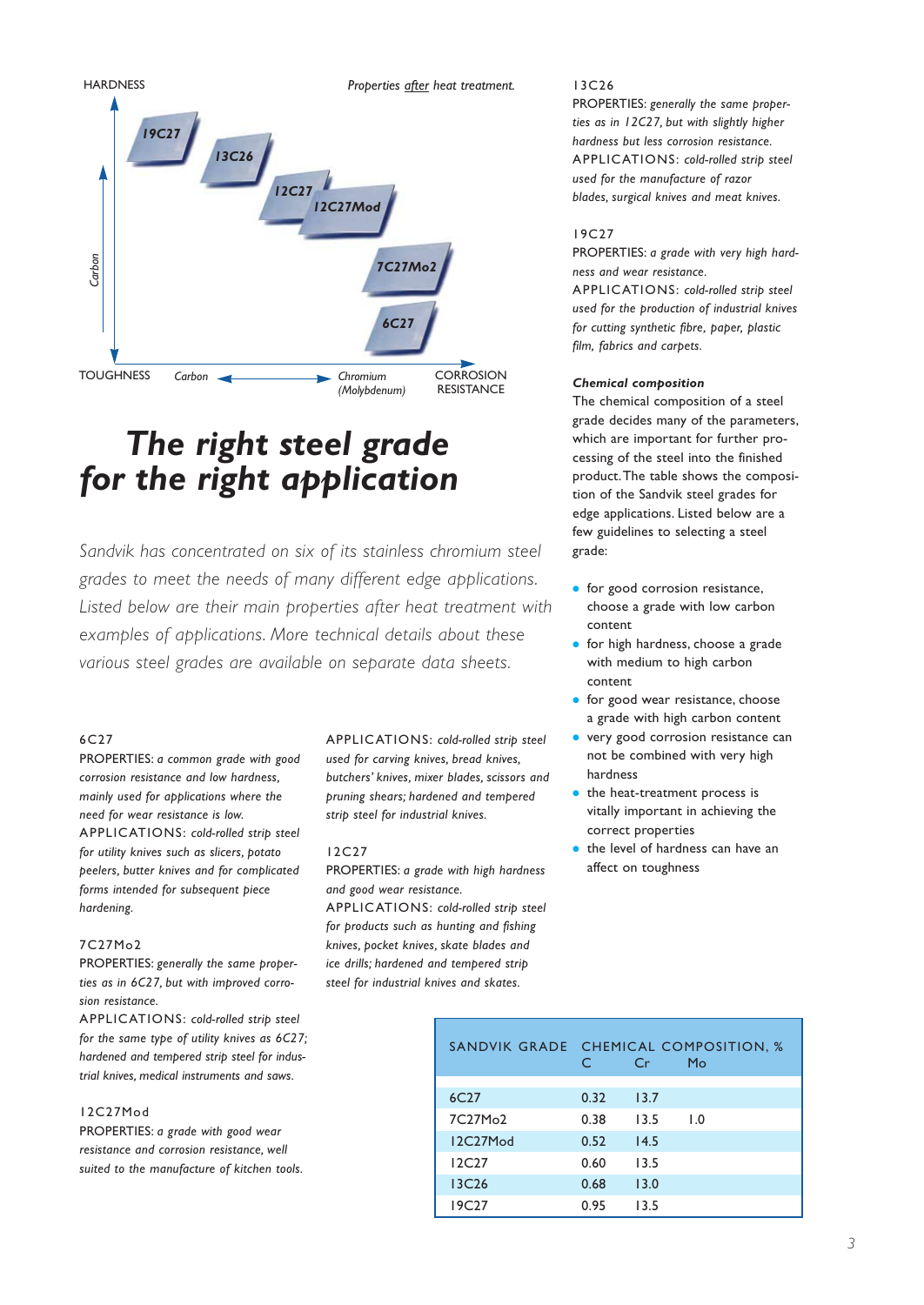

## *What happens in the process chain?*

*When the desired properties have been met, the strip will be taken out of the process chain and is ready for delivery. There are two alternatives, cold-rolled and the hardened and tempered condition.*

#### *Tolerances and finishes*

Generally speaking both thickness and width tolerances are improved with further processing of the strip.

The roughness of the surface will also improve.At the start, the surfaces of hot-rolled strip are rough.The subsequent cold-rolling process improves the tolerances, and the surface finish becomes finer. Grinding and polishing may sometimes be needed.

Additional general information is available for the various steel grades in the brochure Special Strip Steel, ref. no. S-300-ENG.

We are, of course, able to offer tailor-made specifications.

*Strip production starts in the form of hot rolled strip, with a thickness of about 4 - 5 mm (.157 - .197").*

#### HOT ROLLED, ANNEALED AND PICKLED

SURFACE ROUGHNESS  $R_a$  3.0  $\mu$ m THICKNESS TOLERANCES +/- 0.20mm (+/- .008")

*The strip is annealed and pickled. The surface is dull and there are standard hot rolled tolerances.*

#### COLD ROLLED <15% REDUCTION

SURFACE ROUGHNESS  $R_a$  1.0  $\mu$ m THICKNESS TOLERANCES  $+/- 0.06 - 0.09$ mm  $(+/- 0.02 - 0.04")$ 

*By cold rolling, the strip is reduced by <15% to produce a bright-normal surface. The tensile strength is about 800 MPa (116 ksi), which means that thick strip can now be processed by blanking.*

*For fine blanking, which calls for low tensile strength, the steel can be brightannealed to max. 700 MPa (100 ksi).*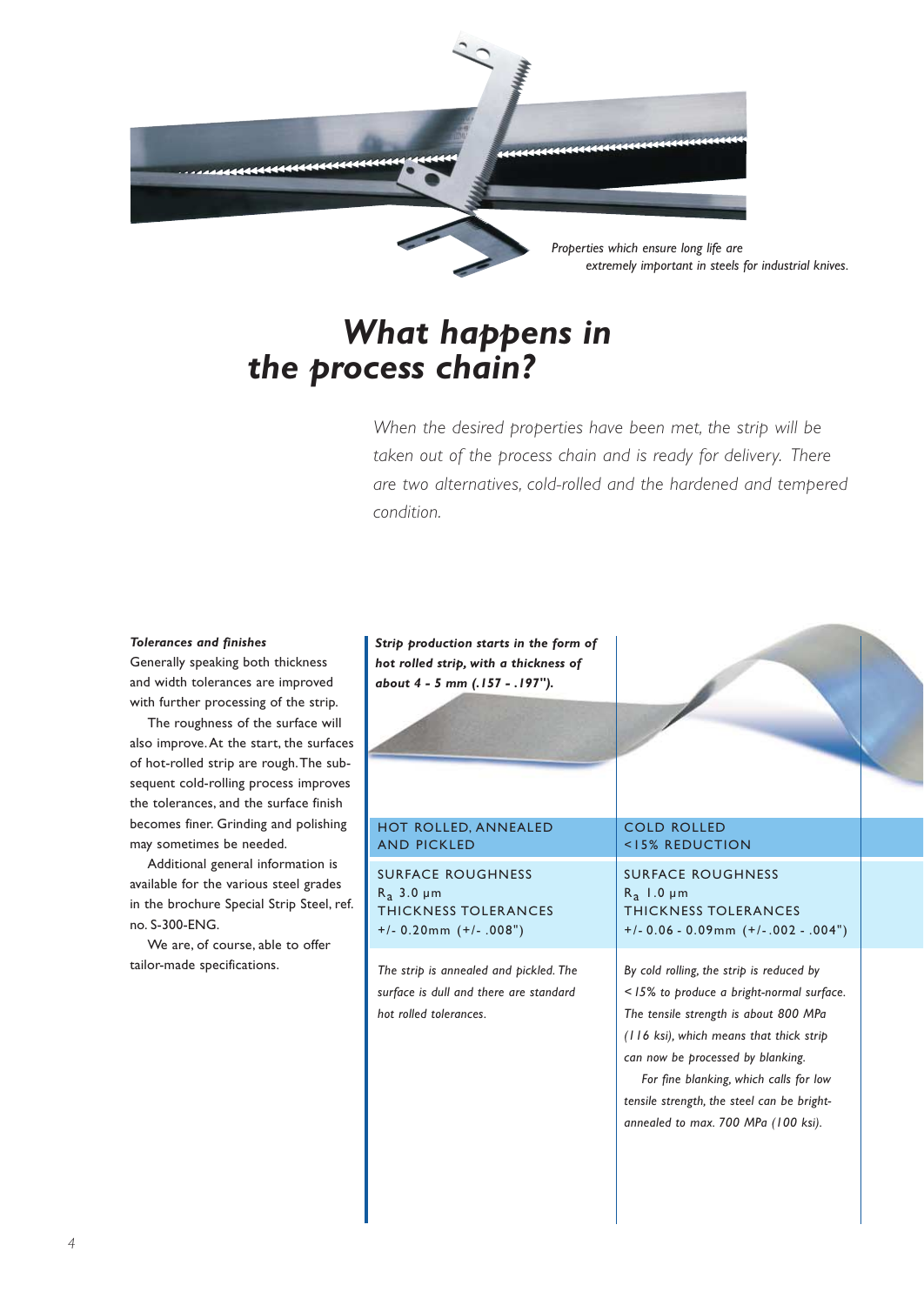*Thickness, mm/inch*



#### COLD ROLLED >40% REDUCTION

SURFACE ROUGHNESS  $R_a < 0.5 \mu m$ THICKNESS TOLERANCES +/- 0.002- 0.06 mm (+/- .00008 - .002")

*In the cold rolled, bright surface condition, and after a reduction of > 40%, different dimensions give alternative surface finishes. In this process the tensile strength can be tailored to customers' requirements, varying from 700 to 1000 MPa (100 - 140 ksi), where the higher value is mostly applicable to very thin products, approximately < 1.0 mm (.039").*

### HARDENED AND TEMPERED

### SURFACE ROUGHNESS  $R_a$  0.05-2.0  $\mu$ m THICKNESS TOLERANCES +/- 0.002- 0.06mm (+/- .00008 - .002")

*Strip can also be delivered in a hardened and tempered condition. In the hardening lines, various properties can be built into the strip (surface finish, flatness etc.), which will remain with the strip into the finished product.Tensile strength varies between 1500 and 2100 MPa (218 - 304 ksi), depending on the steel grade, strip thickness and desired finish.*



*Slitting machine.*

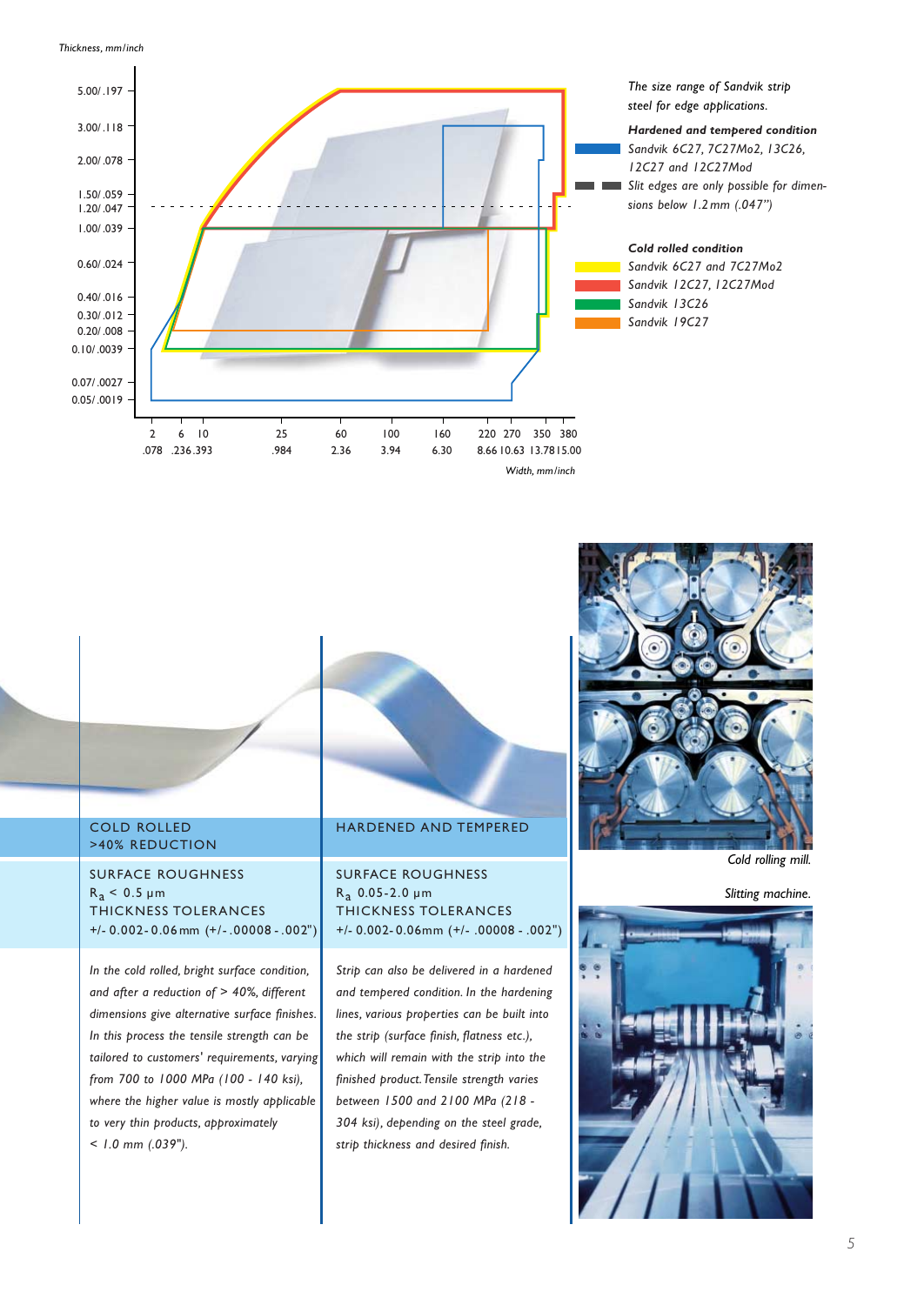# *The choice is yours!*

*If you choose the raw material best suited for your application, you stand to gain product quality, manufacturing efficiency and economic yields. All Sandvik stainless chromium steel grades have been specifically developed to meet the demands of edge products for varying end uses – from industrial knives to household and utility knives, razor blades and medical instruments. Whatever your product, there is a Sandvik steel to suit.*





*Cold rolled condition*

#### BLANKING

*Blanking is the most common way to cut a product profile out of strip material. It requires a tool of optimum hardness and design and makes this process most suitable for bulk production. Avoid distortion of the blanked product, as this will induce stresses in the material.*

*Blanking of strip in the hardened and tempered condition, especially in thick materials, calls for very rigid tools and frequent tool maintenance. Good lubrication and correct tool clearance reduce tool wear.*

### HEAT TREATMENT

*Hardening and tempering of the steel is needed to achieve the correct finish and to meet the properties required by the end user. It is important that the process is carried out correctly, as any deviation can lower the quality of the edge.*

**Blanking Heat treatment Grinding** 

*Profiles and components in thicker material are normally cut out of cold-rolled material and piece-hardened after blanking. In the main, this process gives higher hardness than can be achieved in pre-hardening of strip steel for delivery in coils.*

*Heat-treatment recommendations for Sandvik's various steel grades are available* 

*on separate steel data sheets.They also contain detailed information about which parameters influence the heat treatment process and how to proceed if corrections have to be made.*

*Our recommendations include a number of factors which influence the process:*

- *austenitising, temperature and time*
- *cooling rate to avoid carbide precipitation*
- deep freezing versus cooling to *room temperature*
- *tempering, diagrams and temperature limits to avoid embrittlement and reduced corrosion resistance.*

*tempering temperatures on hardness for various grades.*

*Hardening temperature 1060-1080°C (1940-1976°F), depending on grade and thickness, holding time 5 min, quenching in oil.*

*More detailed recommendations for Sandvik's various steel grades are available on separate data sheets.*

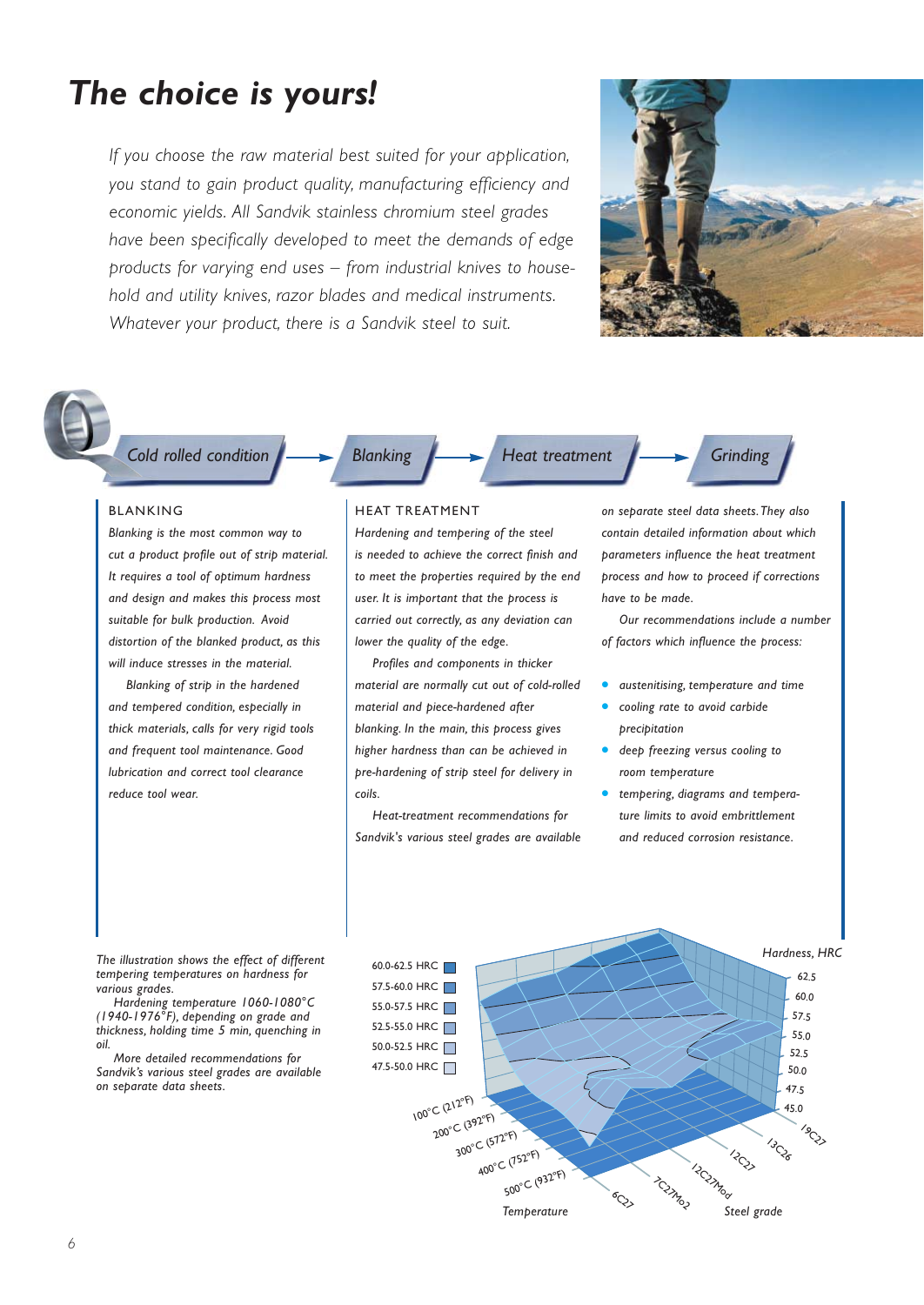*The figures show the importance of using the right hardening conditions to optimise the steel micro structure.*



➔ *coarse structure, high austenite content (30%), few carbides. Result: Low hardness and low wear resistance.*

*Too low cooling rate after the austenitising* ➔ *carbide precipitations in the grain boundaries. Result: Brittleness and reduced corrosion resistance.*

*Optimised hardening conditions*  ➔ *optimal austenite content (15%), many uniformly distributed carbides. Result: Optimal combination of hardness, wear resistance, ductility and corrosion resistance.*

*Sandvik steel grades have been specially developed for a wide range of utility knives for professional use as well as for home and hobby use.*

Hardened and **After-treatment** After-treatment **After-treatment** Grinding *tempered condition*

#### LASER CUTTING

*Laser cutting is a flexible technique, which cuts out the component profile by melting the steel. It is well suited to prototype production and short production runs. It is comparatively slower than blanking, but the method makes it possible to cut out product profiles in thicker strip in the hardened and tempered condition.*

*Water-jet cutting is sometimes used as an alternative blanking method.*

## After-treatment

*A certain heat treatment may be necessary, as laser cutting hardens the steel in the area of the edges and causes residual stresses which can make the material brittle.This treatment facilitates subsequent bending of the edge without causing cracks. If the material is to be hardened after cutting, no after-treatment is needed.*

#### GRINDING

*Grinding of the edges and the surface, if called for, give the steel its final finish. In grinding of chromium steels it is important to use the right kind of grinding wheel. A loosely bound wheel should be used. When the grinding force increases, soft wheels leave worn grains and hard tips emerge. So called all-round wheels become dull very quickly. When the cutting force increases, it produces heat which in turn results in lower hardness and reduced corrosion resistance, due to carbide precipitation.*